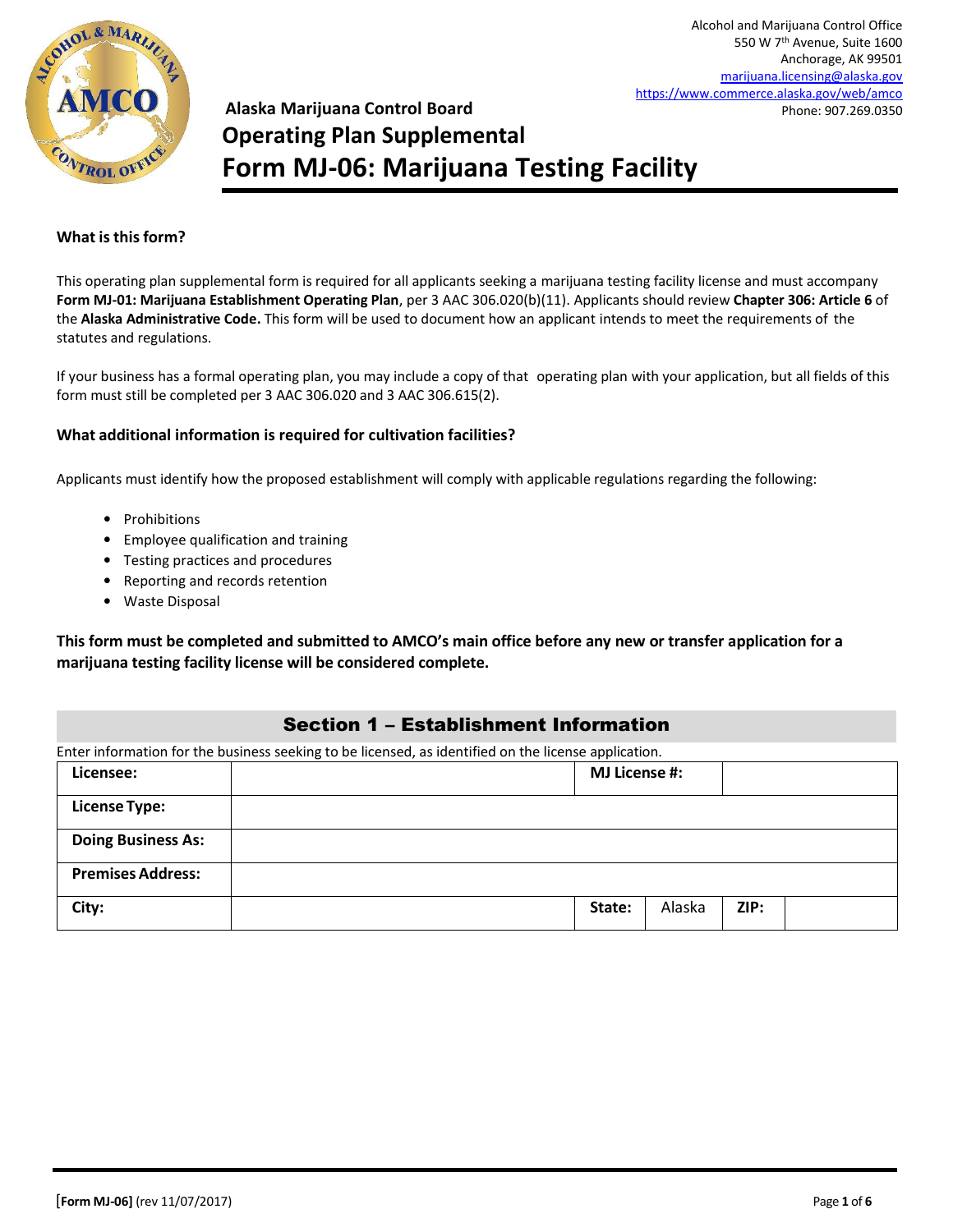

### Section 2 – Overview of Operations

**2.1. Provide an overview of your proposed facility's operations. Include information regarding the intake and flow of marijuana and marijuana product at your premises and reporting of test results:**

### Section 3 – Prohibitions

Review the requirements under 3 AAC 306.610.

**3.1. I certify that the marijuana testing facility will not:** Initials and Initials and Initials and Initials and Initials and Initials and Initials and Initials and Initials and Initials and Initials and Initials and Ini

- **a. sell, deliver, distribute, or transfer any marijuana or marijuana product to a consumer, with or without compensation; or**
- **b. allow any person, including a licensee, employee, or agent, to consume marijuana or marijuana product on the licensed premises.**

### Section 4 – Employee Qualification and Training

Review the requirements under 3 AAC 306.625 and 3 AAC 306.630.

**4.1. Name the facility's scientific director and describe how she/he meets the qualifications set forth in 3 AAC 306.630(b):**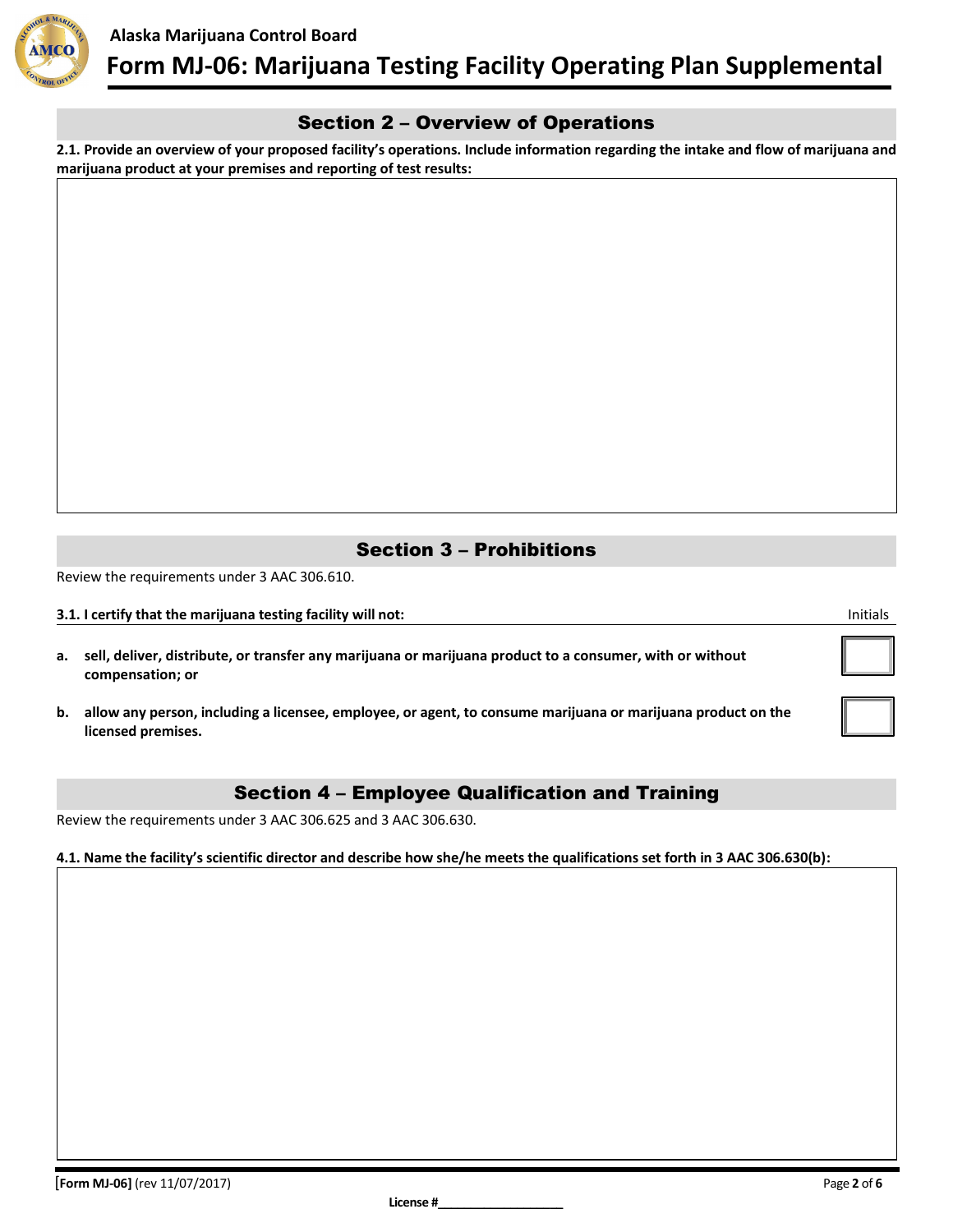

**4.2. Describe how the marijuana testing facility will ensure the scientific director and all testing analysts are proficient in utilizing testing equipment and analyzing samples:**

## Section 5 – Testing Practices and Procedures

Review the requirements under 3 AAC 306.615, 3 AAC 306.635 – 3 AAC 306.650, and 3 AAC 306.660.

#### **5.1. Describe each test the marijuana testing facility will offer:**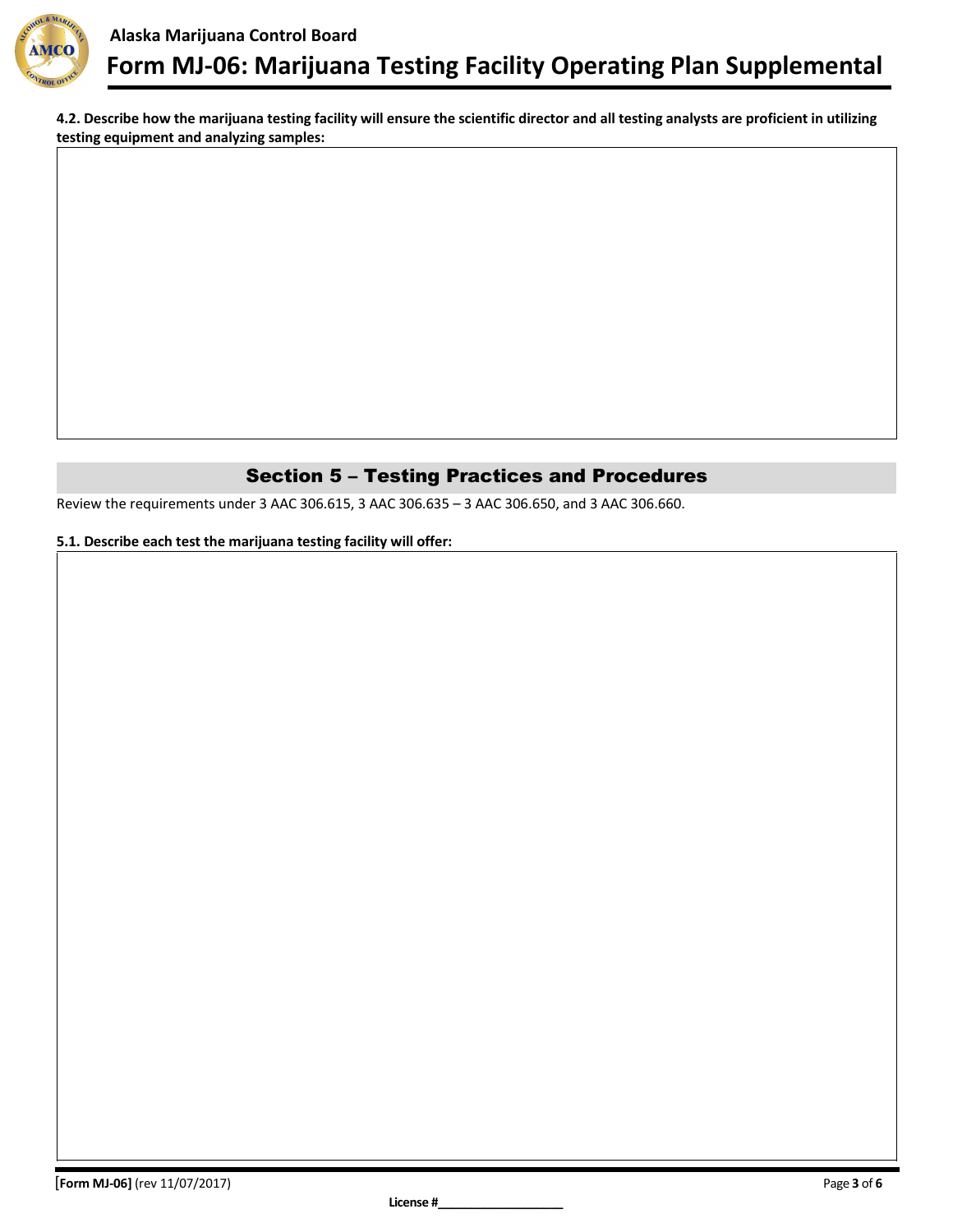

You must be able to certify each statement below. Read the following and then sign your initials in the corresponding box: Initials

- **5.2. I have attached the marijuana testing facility's written standard operating procedures manual that includes standard operating procedures for each test the facility will offer, as well as the acceptable range of results for each test.**
- **5.3. The written standard operating procedures manual is available to each employee at all times.**

# **5.4. Describe how the marijuana testing facility will meet the chain of custody requirements set forth in 3 AAC 306.650:**

## Section 6 – Reporting and Records Retention

Review the requirements under 3 AAC 306.670 and 3 AAC 306.675.

| You must be able to certify the statement below. Read the following and then sign your initials in the box to the right:       | <b>Initials</b> |
|--------------------------------------------------------------------------------------------------------------------------------|-----------------|
| 6.1. I have read, understand, and will comply with the timely reporting requirements set forth in 3 AAC 306.670(a).            |                 |
| 6.2. I have read, understand, and will comply with the reporting and validation requirements set forth in<br>3 AAC 306.670(b). |                 |
| 6.3. I have read, understand, and will comply with the records retention requirements set forth in 3 AAC 306.675.              |                 |
|                                                                                                                                |                 |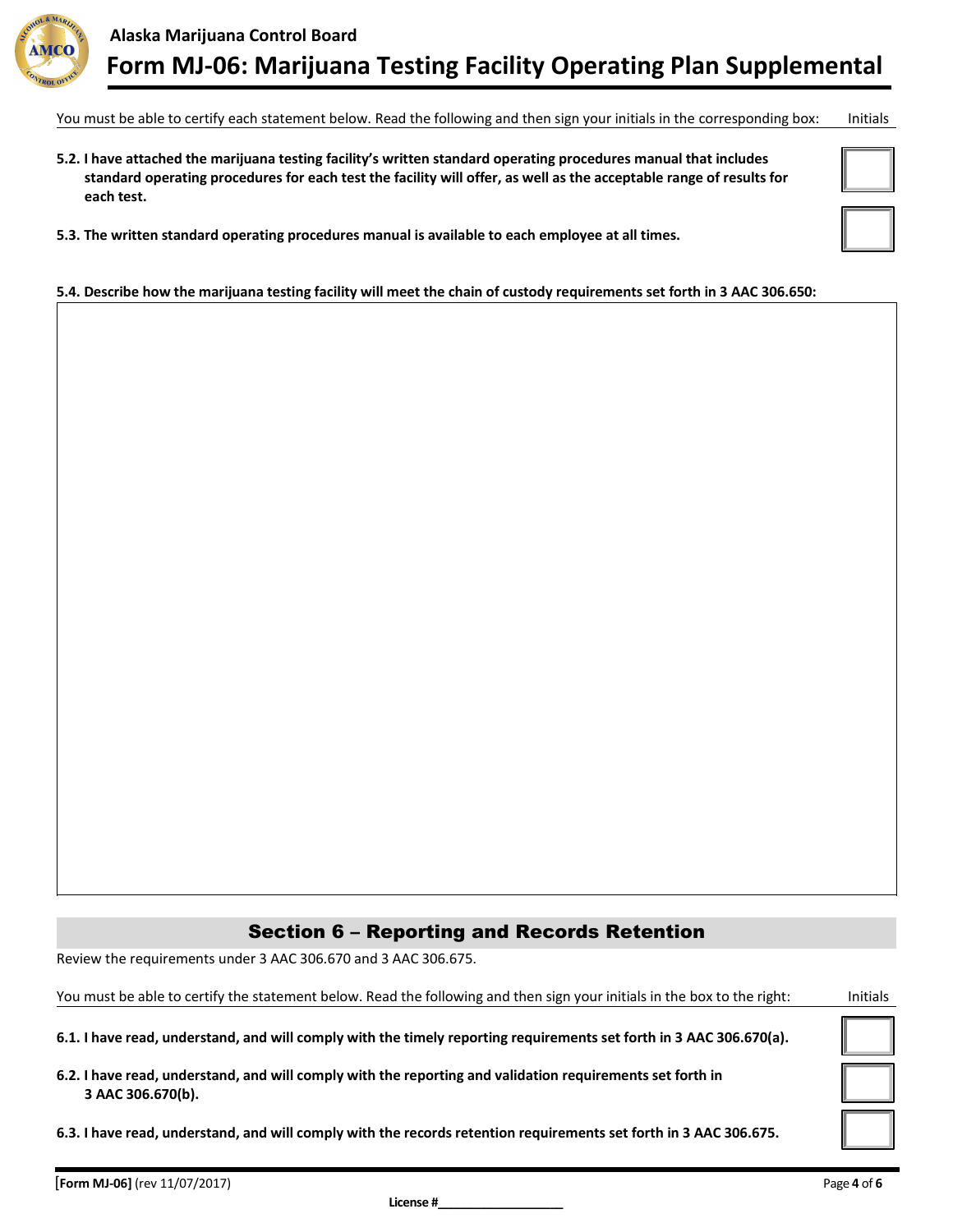

## Section 7 – Waste Disposal

Review the requirements under 3 AAC 306.740.

You must be able to certify the statement below. Read the following and then sign your initials in the box to the right: Initials

| 7.1. The marijuana testing facility shall give the board at least three days written notice required under |  |
|------------------------------------------------------------------------------------------------------------|--|
| 3 AAC 306.740(c) before making marijuana waste unusable and disposing of it.                               |  |

**7.2. Describe how you will store, manage, and dispose of any solid or liquid marijuana waste, in compliance with any applicable laws. Include details about the material(s) you will mix with ground marijuana waste and the processes that you will use to make the marijuana waste unusable for any purpose for which it was grown or produced:**

I declare under penalty of unsworn falsification that this form, including all accompanying schedules and statements, is true, correct, and complete.

\_\_\_\_\_\_\_\_\_\_\_\_\_\_\_\_\_\_\_\_\_\_\_\_\_\_\_\_\_\_\_\_\_\_\_\_\_\_\_\_ \_\_\_\_\_\_\_\_\_\_\_\_\_\_\_\_\_\_\_\_\_\_\_\_\_\_\_\_\_\_\_\_\_\_\_\_\_\_\_\_ Signature of licensee Notary Public in and for the State of Alaska

\_\_\_\_\_\_\_\_\_\_\_\_\_\_\_\_\_\_\_\_\_\_\_\_\_\_\_\_\_\_\_\_\_\_\_\_\_\_\_\_ My commission expires: \_\_\_\_\_\_\_\_\_\_\_\_\_\_\_\_\_\_\_\_

Printed name of licensee

Subscribed and sworn to before me this \_\_\_\_\_ day of \_\_\_\_\_\_\_\_\_\_\_\_\_\_\_\_\_\_\_\_\_\_\_\_\_\_\_\_, 20\_

**License #\_\_\_\_\_\_\_\_\_\_\_\_\_\_\_\_\_\_\_**